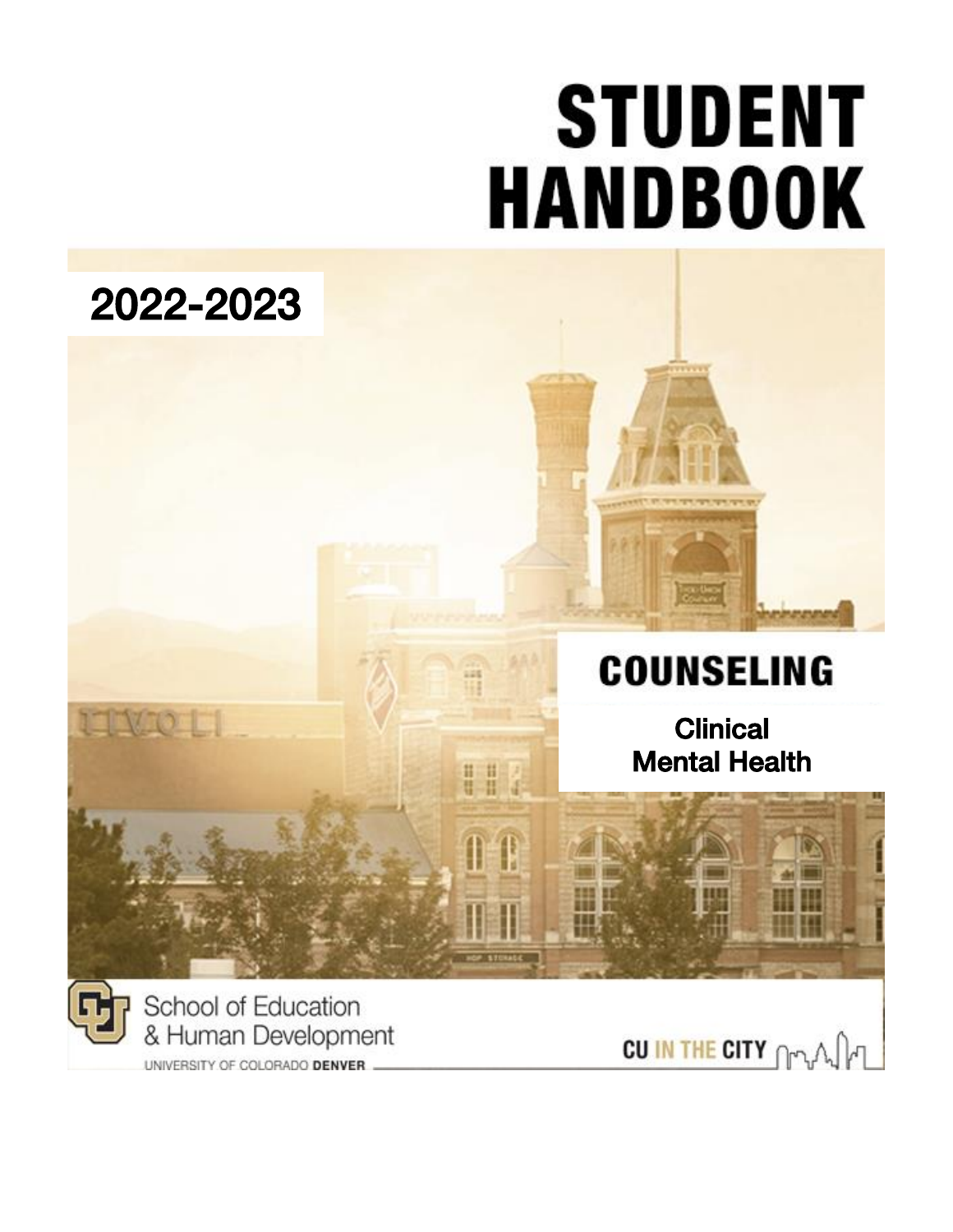

# **CONTENTS**

| PROGRAM INFORMATION                                         | 1              |
|-------------------------------------------------------------|----------------|
| <b>Program Description</b>                                  | 1              |
| <b>Counseling Program Mission Statement</b>                 | 1              |
| Clinical Mental Health Counseling Specific Learning Outcome | $\overline{2}$ |
| DEGREE REQUIREMENTS                                         | $\overline{2}$ |
| <b>Course Sequencing</b>                                    | $\overline{2}$ |
| <b>Clinical Mental Health Counseling Course Plan</b>        | 3              |
| <b>Elective Options</b>                                     | $\overline{4}$ |
| <b>Culminating Experience</b>                               | 5              |
| Comprehensive Examination                                   | 5              |
| Master's Thesis                                             | 6              |
| LICENSURE REQUIREMENTS                                      | 7              |
| <b>Licensed Professional Counselor Requirements</b>         | 7              |
| CACREP 2016 STANDARDS FOR CLINICAL MENTAL HEALTH COUNSELING | 8              |
| <b>CACREP 2016 CORE STANDARDS</b>                           | 9              |
| APPENDIX A: MASTER'S THESIS GUIDELINES                      | 13             |
| APPENDIX B: AMHCA CODE OF ETHICS PREAMBLE                   | 15             |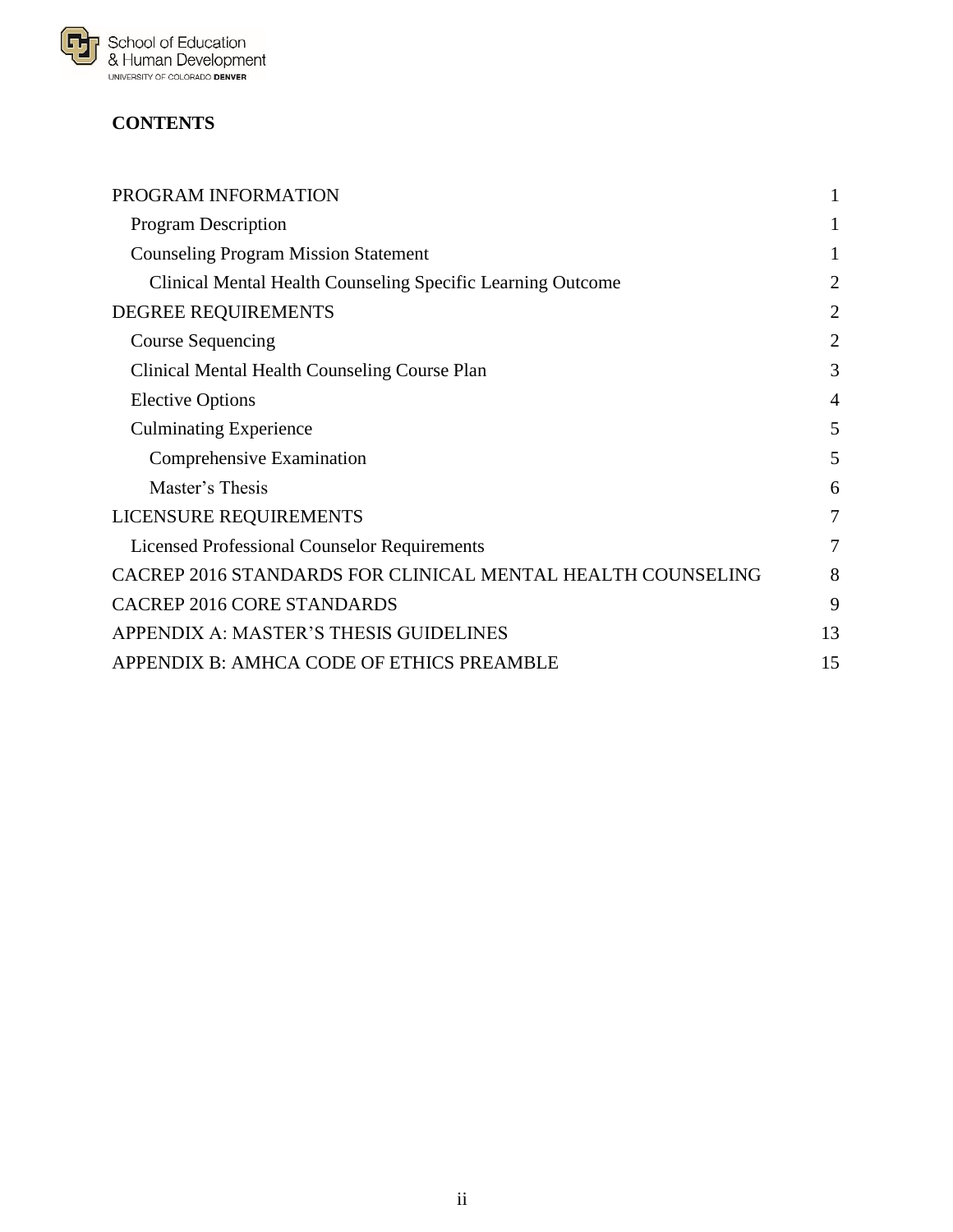

# <span id="page-2-0"></span>**PROGRAM INFORMATION**

#### <span id="page-2-1"></span>**Program Description**

The University of Colorado Denver, through the School of Education & Human Development, offers Master of Arts programs appropriate for counseling work in clinical mental health settings, school systems, higher education, couple and family settings, private practice, and business settings. The program in Clinical Mental Health Counseling is accredited by the Council for the Accreditation of Counseling and Related Educational Programs (CACREP). The overall philosophy of the Counseling program is to prepare master's level counselors/therapists with academic, professional, and personal credentials to perform effectively in their anticipated work setting. Individual, systems, and integrated training are emphasized with a focus on what research demonstrates as being essential in effective counseling.

#### <span id="page-2-2"></span>**Counseling Program Mission Statement**

The Mission of the Counseling program at the University of Colorado Denver is to educate competent counselors who value inclusion and prize diversity such that they are prepared to offer a continuum of mental health services across a variety of settings for the benefit of the community and society.

The Counseling Program faculty strives to train counselors:

- 1. Who are adept at providing high quality, contextually appropriate counseling and consultation services to individuals, couples, families and systems.
- 2. Who welcome and support diversity, including race, ethnicity, sexual orientation, spirituality, gender, age, ability and socioeconomic status among the faculty, peers, and clientele; who advocate on behalf of marginalized individuals and groups; and who are open to challenging the dominant paradigm by adopting multiple perspectives with the goal of becoming culturally responsive.
- 3. Who embody integrity and culturally sensitive ethics in their professional practice.
- 4. Who are committed to lifelong learning, self-care, and professional development; and who advocate on behalf of their professional identity as counselors.

Current objectives of the Counseling Program are reflected in the core requirements as dictated by national accreditation standards and licensure requirements. Through coursework, practicum, internship, and successful completion of the comprehensive examination, students are expected to satisfy overall program objectives and specific course objectives. Students should be prepared to meet course objectives and attend classes as scheduled. In addition, students must have access to computer technology in order to participate in online coursework and communication within the program. Students will be expected to be able to use campus email, online learning management systems such as Canvas, word processing programs, and programs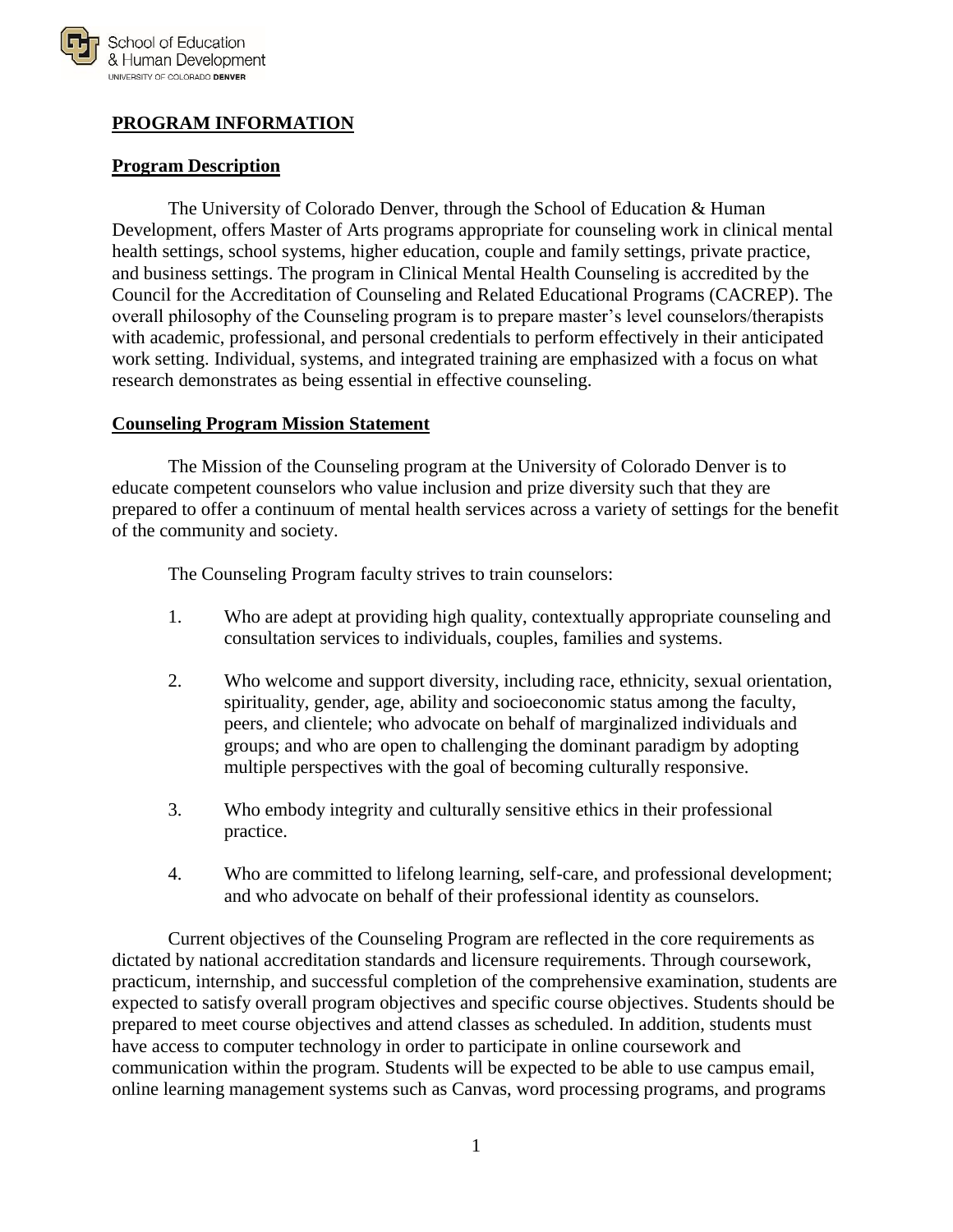

required to view course materials such as PDF files. Students are encouraged to contact the Office of Information and Technology (https://www1.ucdenver.edu/offices/office-ofinformation-technology) if they would like additional training, support, or resources regarding the use of technology.

#### <span id="page-3-0"></span>**Clinical Mental Health Counseling Specific Learning Outcome**

Successful completion of the Clinical Mental Health counseling specialization prepares students to articulate roles and settings of clinical mental health counselors and apply principles, models, and documentation formats of biopsychosocial case conceptualization and treatment planning (CACREP V.C.1.c; V.C.2.a).

## **DEGREE REQUIREMENTS**

#### <span id="page-3-2"></span><span id="page-3-1"></span>**Course Sequencing**

Courses in the graduate programs in Counseling at the University of Colorado Denver are designed to provide a gradual and stratified skill-building experience, beginning with the introductory course in your particular track, and culminating with the internship experience. Core courses should be taken within the first 30-36 credit hours in the program. Furthermore, course sequencing is utilized to maximize the learning and skill-building process. **Students are responsible for reviewing the catalog and schedule to be certain that all prerequisites for courses have been taken. Some courses may be offered only once per year, or every other year. Please consult the tables below for the information on courses not offered every semester.**

## **ALL COURSEWORK MUST BE SATISFACTORILY COMPLETED PRIOR TO APPLYING FOR PRACTICUM**

Any student who has not followed the above procedure and has registered for a class out of sequence may be administratively dropped from the class. There are several courses in the Counseling curriculum for which a limited enrollment is essential to maintaining a high quality learning experience for students. Those courses are:

| Course                                                          | <b>Max.</b> per Section |
|-----------------------------------------------------------------|-------------------------|
| COUN 5100 Counseling/Therapy Techniques                         | 20                      |
| COUN 5110 Group Counseling/Therapy                              | 20                      |
| COUN 5160 Techniques in Family Therapy                          | 20                      |
| COUN 5910 Practicum Group Supervision                           | 12                      |
| COUN 5930 Internship in Counseling/Therapy                      | 12                      |
| COUN 6140 Counseling/Therapy w/ Children, Adolescents & Parents | 22                      |
| COUN 7100 Advanced Theories/Techniques in Psychotherapy         | 20                      |

**These maximum enrollments are monitored very closely. Students are expected to register early in order to secure a place in these classes.**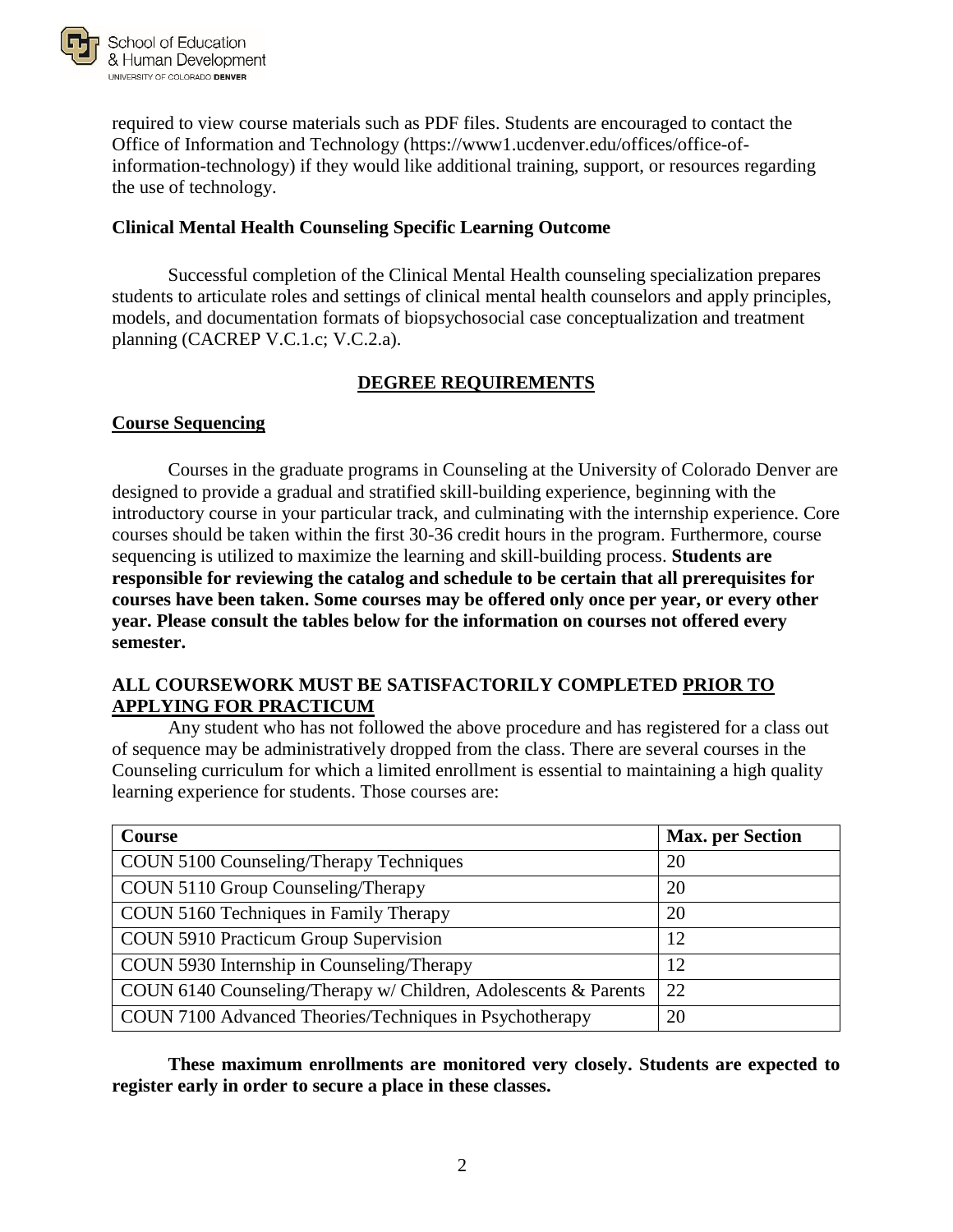

# **Clinical Mental Health Counseling Course Plan**

*(63 semester hours)*

<span id="page-4-0"></span>

| <b>COURSE</b><br><b>NUMBER</b>                        | <b>TITLE</b>                                                                         | <b>TYPE</b>                      | <b>SEMESTER</b><br><b>OFFERED</b> | <b>PREREQUISITES</b>                           |
|-------------------------------------------------------|--------------------------------------------------------------------------------------|----------------------------------|-----------------------------------|------------------------------------------------|
| <b>COUN 5010</b>                                      | <b>Counseling Theories</b>                                                           | Core                             | <b>FALL</b><br><b>SPRING</b>      |                                                |
| <b>COUN 5100</b>                                      | <b>Techniques of Counseling</b>                                                      | Core                             |                                   | COUN 5010, COUN 5810                           |
| <b>COUN 5110</b>                                      | <b>Group Counseling</b>                                                              | Core                             |                                   | COUN 5010, COUN 5100,<br><b>COUN 5810</b>      |
| <b>COUN 5330</b>                                      | Counseling Issues and Ethics                                                         | Core                             |                                   | COUN 5010, COUN 5810                           |
| <b>COUN 5400</b>                                      | <b>Career Development</b>                                                            | Core                             |                                   |                                                |
| <b>COUN 5810</b>                                      | Multicultural & Diversity Issues in<br>Counseling with Individuals and<br>Families   | Core                             | <b>FALL</b><br><b>SPRING</b>      |                                                |
| <b>LDFS 6200</b>                                      | Human Development Over the Life<br>Span                                              | Core                             |                                   |                                                |
| <b>RSEM 5120</b>                                      | <b>Introduction to Research</b>                                                      | Core                             |                                   |                                                |
| <b>RSEM 5110</b>                                      | <b>Introduction to Measurement</b>                                                   | Core                             |                                   |                                                |
| <b>COUN 5160</b>                                      | Techniques in Family Counseling/<br>Therapy                                          | Interdisciplinary                |                                   | COUN 5010, COUN 5100,<br><b>COUN 5150</b>      |
| <b>COUN 5280</b>                                      | <b>Addictions Counseling</b>                                                         | Interdisciplinary                |                                   |                                                |
| <b>COUN 5820</b>                                      | <b>Strategies in Agency Counseling</b>                                               | <b>Clinical Mental</b><br>Health | <b>FALL</b><br><b>SPRING</b>      | COUN 5010, COUN 5810                           |
| <b>COUN 6200</b>                                      | Trauma Informed Care for Diverse<br>Populations and Co-Occurring<br><b>Disorders</b> | Interdisciplinary                | <b>FALL</b><br><b>SPRING</b>      |                                                |
| <b>COUN 6250</b>                                      | <b>Mental Health Diagnosis</b>                                                       | Interdisciplinary                |                                   | COUN 5010, COUN 5810                           |
| <b>COUN 7100</b>                                      | <b>Advanced Theory and Techniques</b>                                                | Interdisciplinary                | <b>FALL</b><br><b>SPRING</b>      | COUN 5010, COUN 5100,<br><b>COUN 5820</b>      |
| <b>Elective</b><br>See page 2 for<br>elective options |                                                                                      |                                  | <b>AS</b><br><b>OFFERED</b>       | <b>MUST MEET PREREQ FOR</b><br><b>ELECTIVE</b> |
| <b>Elective</b><br>See page 2 for<br>elective options |                                                                                      |                                  | AS<br><b>OFFERED</b>              | MUST MEET PREREQ FOR<br><b>ELECTIVE</b>        |
| <b>COUN 5910</b>                                      | Practicum & Individual Supervision                                                   | Field Experience                 |                                   | <b>ALL CLASSES</b>                             |
| <b>COUN 5911</b>                                      | Practicum & Group Supervision                                                        | Field Experience                 |                                   | <b>COUN 5910 TAKEN</b><br><b>CONCURRENTLY</b>  |
| <b>COUN 5930</b>                                      | Internship (6 credit hours)                                                          | Field Experience                 |                                   | COUN 5910, COUN 5911                           |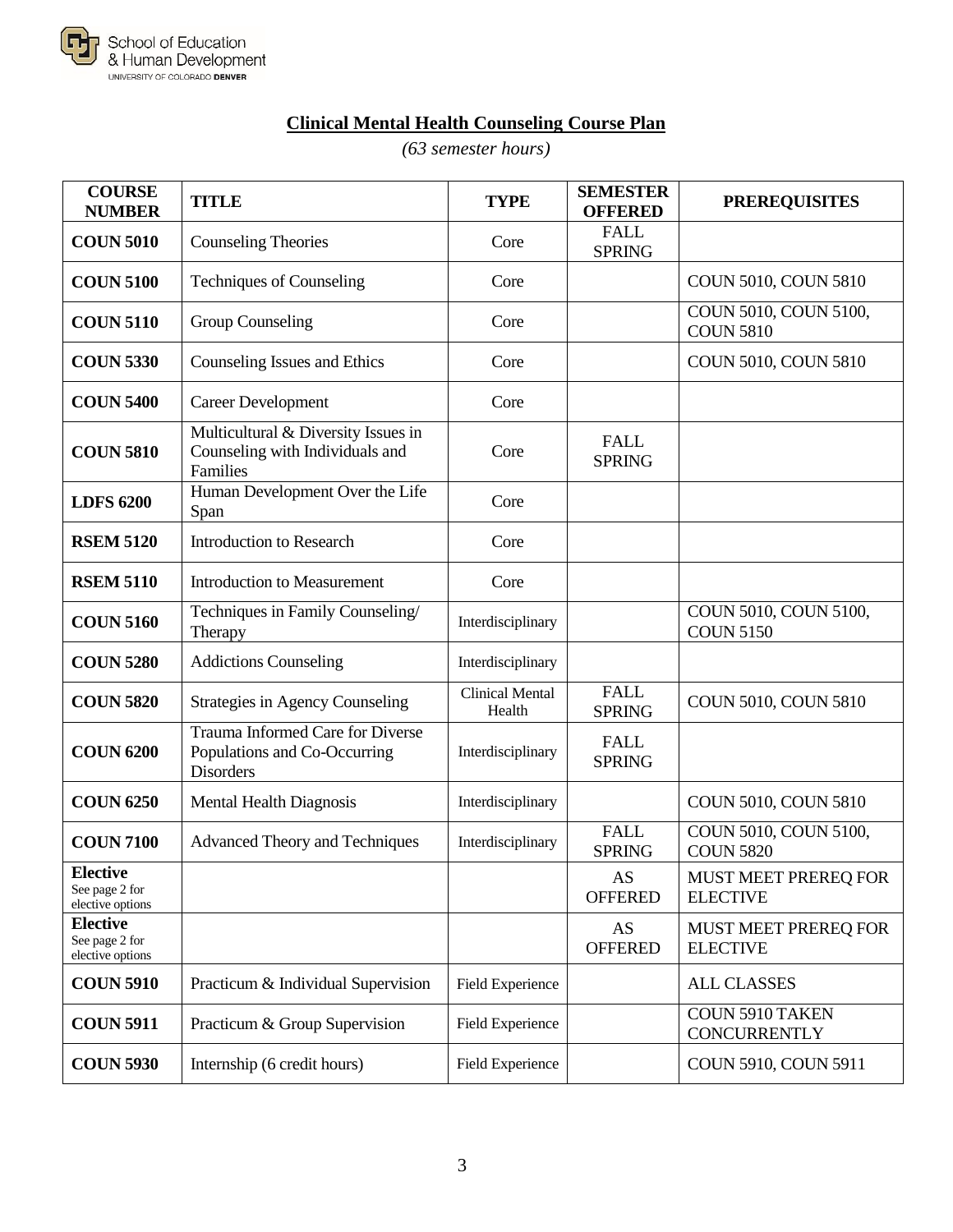

# <span id="page-5-0"></span>**Elective Options**

| <b>COURSE</b><br><b>NUMBER</b> | <b>TITLE</b>                                                   | <b>TYPE</b>                    | <b>SEMESTER</b><br><b>OFFERED</b> | <b>PREREQUISITES</b>                                                                            |
|--------------------------------|----------------------------------------------------------------|--------------------------------|-----------------------------------|-------------------------------------------------------------------------------------------------|
| <b>COUN 5120</b>               | Counseling Grief and Loss                                      | Interdisciplinary              | <b>FALL</b>                       |                                                                                                 |
| <b>COUN 5425</b>               | Developing & Implementing<br><b>School Counseling Programs</b> | School                         | <b>SPRING</b>                     | COUN 5010, COUN 5815,<br>LDFS 6200, RSEM 5110,<br><b>RSEM 5120</b>                              |
| <b>COUN 5815</b>               | Introduction to School Counseling                              | School                         | <b>FALL</b>                       |                                                                                                 |
| <b>COUN 5825</b>               | The Business Of Private Practice                               | Interdisciplinary              | <b>FALL</b>                       |                                                                                                 |
| <b>COUN 5835</b>               | <b>Gender And Sexual Orientation</b>                           | Interdisciplinary              | <b>FALL</b>                       |                                                                                                 |
| <b>COUN 6000</b>               | Introduction to Sex Therapy                                    | Interdisciplinary              | <b>FALL</b>                       | COUN 5010, COUN 5100,<br>COUN 5110, COUN 5150,<br>COUN 5160 (5160 may be<br>taken concurrently) |
| <b>COUN 6100</b>               | Spiritual Dimensions of Counseling                             | Interdisciplinary              | <b>SPRING</b>                     |                                                                                                 |
| <b>COUN 6230</b>               | <b>School Based Developmental</b><br>Counseling and Prevention | School                         | <b>SPRING</b>                     | COUN 5100, COUN 5110,<br>COUN 5400, COUN 5815,<br>LDFS 6200, RSEM 5110,<br><b>RSEM 5120</b>     |
| <b>COUN 6950</b>               | <b>Master's Thesis</b>                                         | Special Study<br><b>Thesis</b> |                                   |                                                                                                 |

Students choose electives based on their professional and academic interests. Any graduate-level COUN class that is not a degree requirement is a potential elective option. Additionally, graduate-level courses outside of COUN may be approved by your faculty advisor as an elective, provided it is related to counseling and supports your academic and professional goals.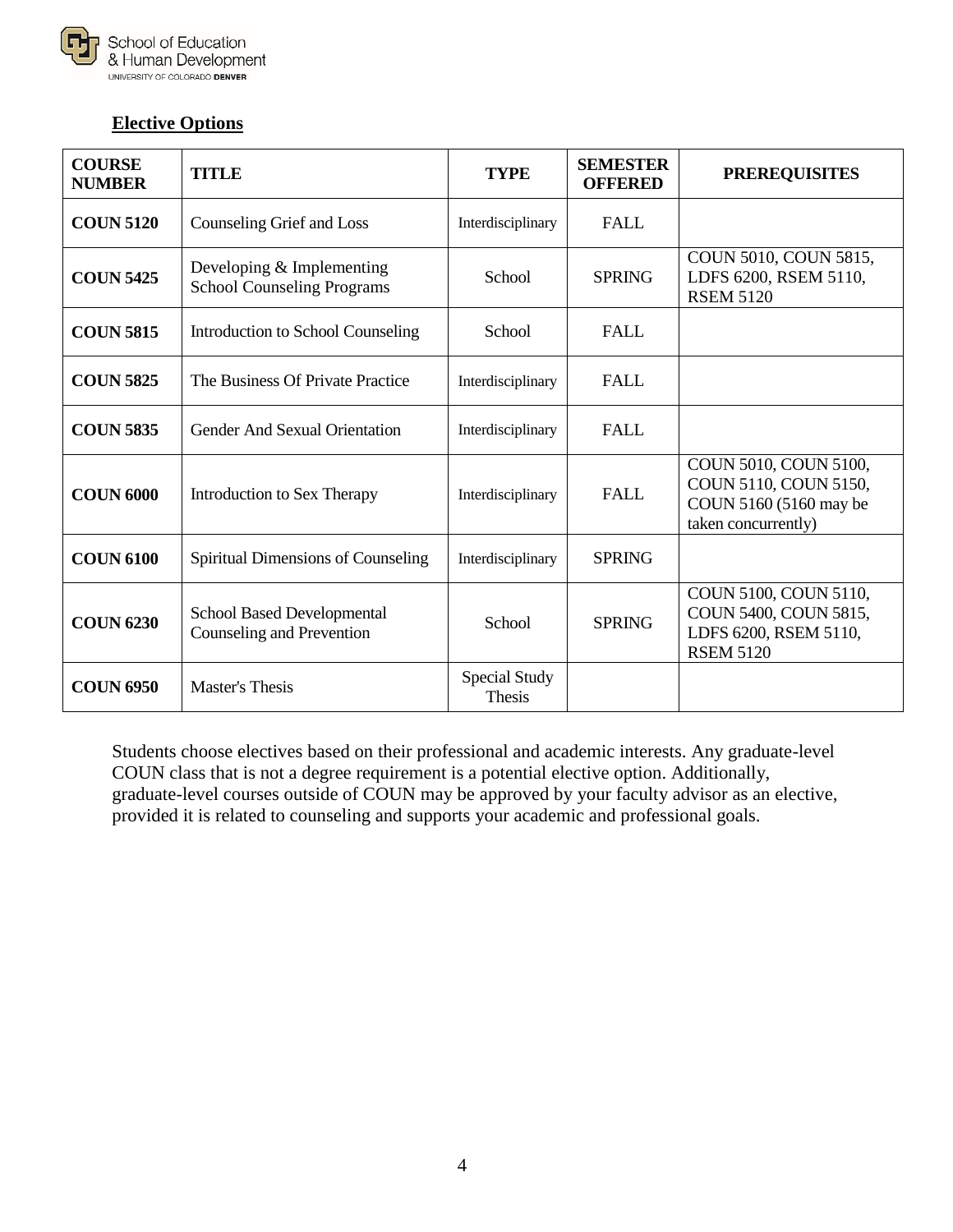

# <span id="page-6-0"></span>**Culminating Experience**

All students must complete a culminating experience in the form of a comprehensive exam or thesis. The majority of students choose to take the comprehensive exam. Student generally choose the thesis if they intend to conduct research after graduation and/or pursue a PhD degree. It is recommended students discuss their culminating experience options with their faulty mentor.

#### <span id="page-6-1"></span>**Comprehensive Examination**

Students choosing this option for their culminating experience will be required to pass the Counselor Preparation Comprehensive Exam (CPCE), a national comprehensive exam. The comprehensive examination covers core curriculum areas in the Counseling Program, so the CPCE is taken after completion of all CACREP core courses (COUN 5010, COUN 5100, COUN 5110, COUN 5150, COUN 5330, COUN 5400, COUN 5810, LDFS 6200, RSEM 5110 and RSEM 5120). Below are the eight CACREP areas, with the corresponding CU Denver course(s) in parenthesis:

- 1. Human Growth and Development (LDFS 6200)
- 2. Social and Cultural Foundations (COUN 5810)
- 3. Helping Relationships (COUN 5010, COUN 5100)
- 4. Group Work (COUN 5110)
- 5. Career and Lifestyle Development (COUN 5400)
- 6. Appraisal (COUN 5100, RSEM 5110)
- 7. Research and Program Evaluation (RSEM 5110, RSEM 5120)
- 8. Professional Orientation and Ethics (COUN 5330)

A passing score is no more than one standard deviation below the national average for a given test administration, so a passing score cannot be determined prior to receiving your official score report that includes the national average for a given test administration.

Students are required to complete an online application and pay the comprehensive examination fee. Additional information about the test, including the application, dates, and deadlines, is available online at<https://education.ucdenver.edu/academic-services/student-resources/comps> and is due by Census Date for the semester that the student wants to take the exam. Census date is available on the Academic Calendar at http://www.ucdenver.edu /studentservices/resources/Registrar-dev/CourseListings/Pages/AcademicCalendar.aspx. In addition, students are required to make a comprehensive case presentation in their Internship class (COUN 5930) during their last semester of internship. Guidelines for such a presentation will be available from course instructors. Successful completion of the case presentation will also be included as part of the comprehensive examination.

Students who do not pass the comprehensive exam will be required to retake the exam before graduating. If a student fails the exam the first time, they may choose to do complete a thesis in lieu of retaking the comprehensive exam. If the student fails the exam a second time it will result in dismissal from the program and failure to earn the Master's degree.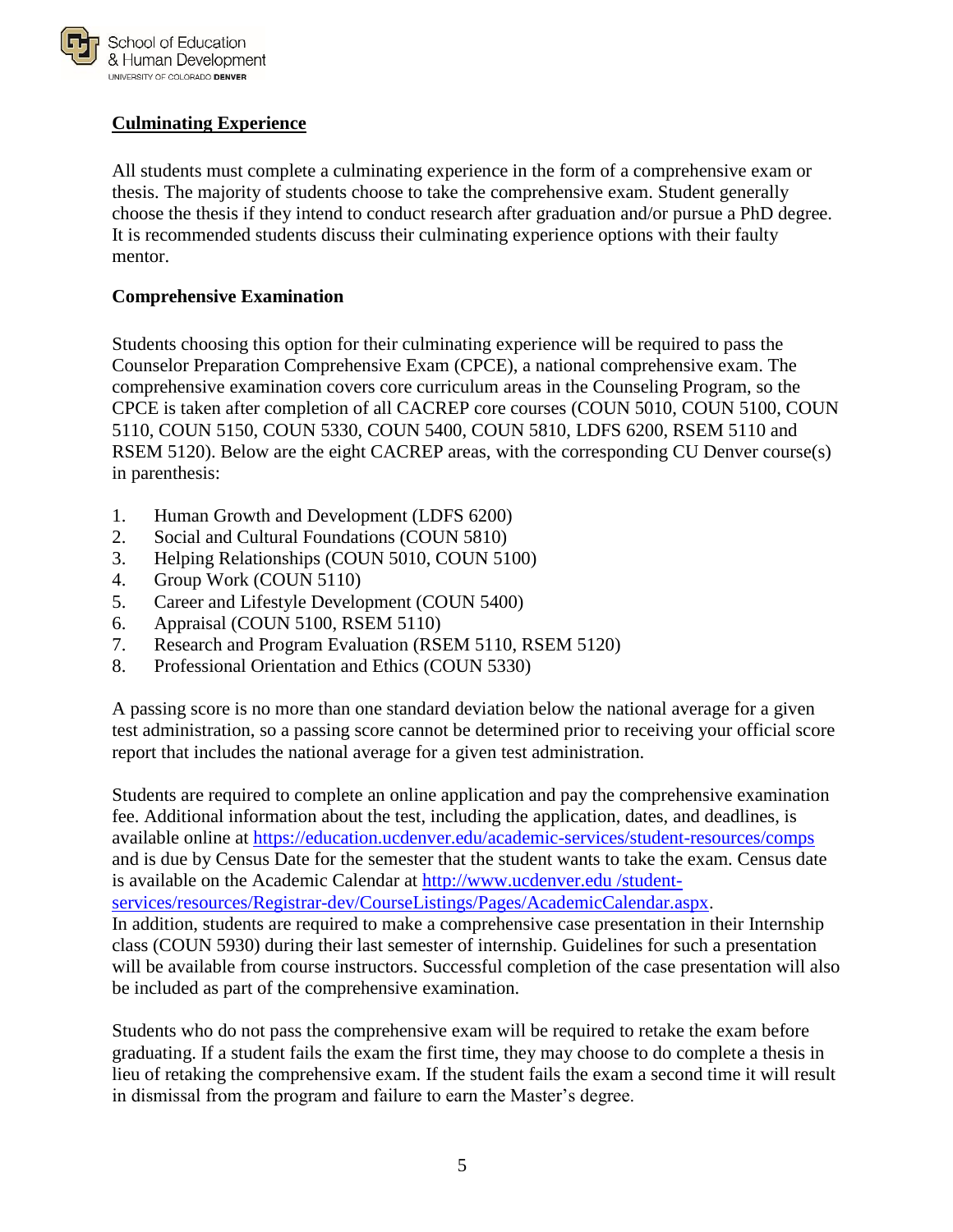

# <span id="page-7-0"></span>**Master's Thesis**

Students may choose to complete a thesis in lieu of the comprehensive examination. This option requires a thesis committee, an examination on the thesis material as well as any other material, and registration for COUN 6950 Master's Thesis for four (4) semester hours. Students interested in completing a thesis should review the Master's Thesis Guideline (Appendix  $\overrightarrow{A}$ ) and touch base with their faculty mentor.

#### **Group Requirement**

CACREP accreditation standards (see below) require CFT track students to participate in (not facilitate or co-facilitate) a group. Questions regarding a group's appropriateness for this requirement should be addressed to the student's faculty mentor.

Faculty have determined the following criteria for groups that meet this requirement:

- 1. The group must have an identifiable, consistent leader
- 2. Groups must have a mental health focus
- 3. Groups must be personally relevant for students (i.e. they must address issues that students are dealing with currently)
- 4. Students must participate as *group members*, not as facilitators or co-facilitators
- 5. Typically, students will complete the group requirement during COUN 5110. If they do not complete the requirement during this course, they MUST complete it after the course has been completed and prior to entering practicum.
- 6. The group facilitator/leader must sign off on the completion form certifying that students completed 10 hours in the group.
- 7. To document completion, students must submit the form at [https://forms.ucdenver.edu/secure/sehd\\_coun\\_group\\_requirement.](https://forms.ucdenver.edu/secure/sehd_coun_group_requirement)

CACREP requires that group work provide both theoretical and experiential understandings of group purpose*,* development, dynamics, theories, methods, skills, and other group approaches in a multicultural society, including all of the following:

- Principles of group dynamics, including group process components, developmental stage theories, group members' roles and behaviors, and therapeutic factors of group work;
- Group leadership or facilitation styles and approaches, including characteristics of various types of group leaders and leadership styles;
- Theories of group counseling, including commonalities, distinguishing characteristics, and pertinent research and literature;
- Group counseling methods, including group counselor orientations and behaviors, appropriate selection criteria and methods, and methods of evaluation of effectiveness; and
- Direct experiences in which students participate as group members in a small group activity, approved by the program, for a minimum of 10 clock hours over the course of one academic term.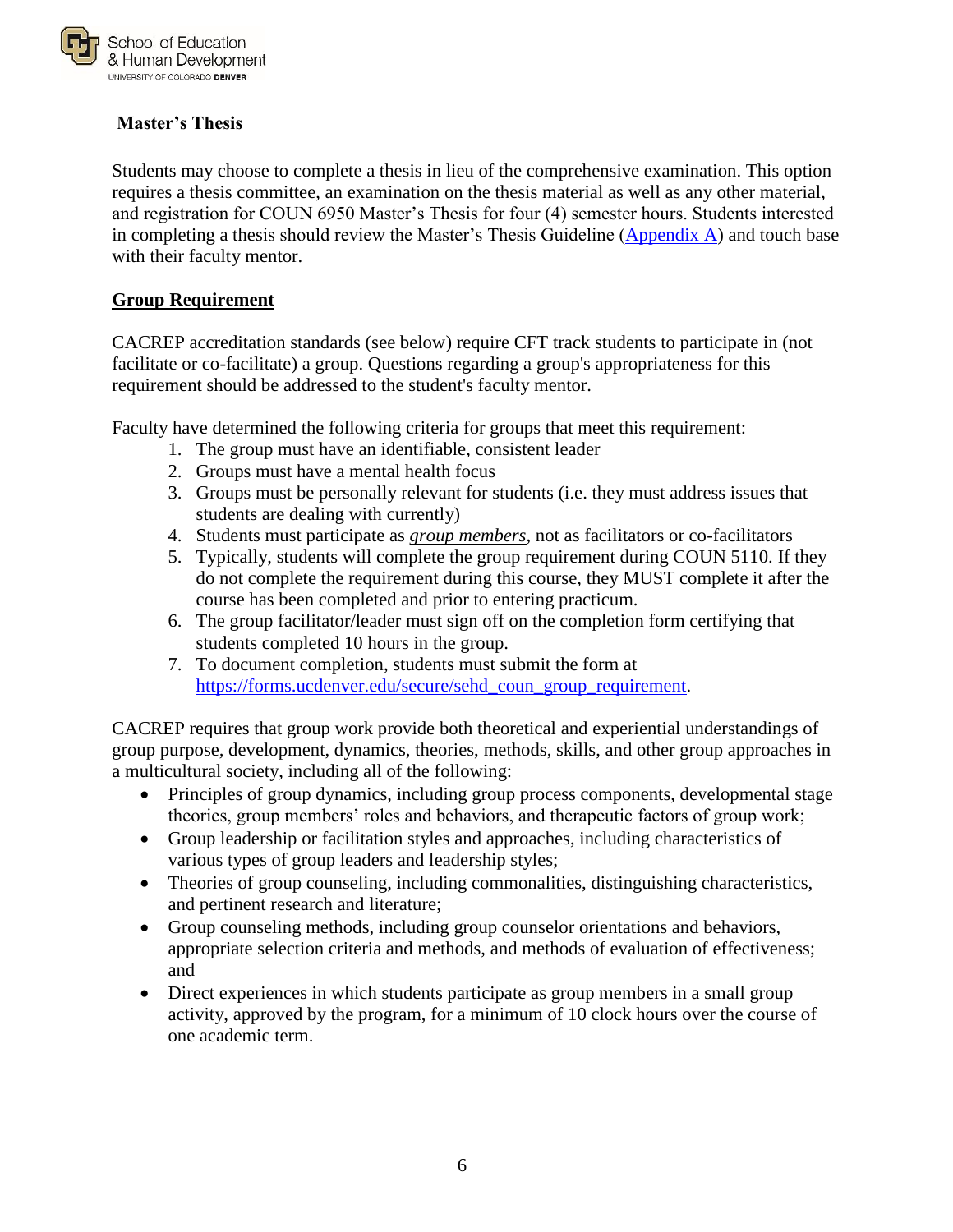

# **Applying for Graduation**

Graduation upon completion of the course requirements is NOT automatic. Students are responsible for ensuring they have met the all graduation requirements. Once registration is available for the semester students intend to graduate, including summer, they may apply for graduation online in the UCDAccess student portal. An application for graduation is due by Census Date for the semester that the student intends to graduate. Census date is available on the Academic Calendar at [http://www.ucdenver.edu/student-services/resources/Registrar](http://www.ucdenver.edu/student-services/resources/Registrar-dev/CourseListings/Pages/AcademicCalendar.aspx)[dev/CourseListings/Pages/AcademicCalendar.aspx](http://www.ucdenver.edu/student-services/resources/Registrar-dev/CourseListings/Pages/AcademicCalendar.aspx)

Students who submit an online application for graduation and do not graduate that semester will need to submit another online application for the semester they plan to graduate. Graduation ceremonies are held twice a year (May and December), at the completion of the spring and fall semester.

# **LICENSURE REQUIREMENTS**

<span id="page-8-0"></span>Students who have completed the required plan of study for the Clinical Mental Health Track will be endorsed for credentialing as a Licensed Professional Counselor (LPC).

#### <span id="page-8-1"></span>**Licensed Professional Counselor Requirements**

Professional Counselors are licensed in all 50 states, although the name designation and licensing requirements vary from state to state. Within Colorado, the Department of Regulatory Agencies (DORA) oversees the licensing of all health care providers. University of Colorado Denver faculty will only endorse a student for licensure when they completed the degree requirements listed below, or will endorse only those specific courses completed at UC Denver. In Colorado, an applicant for licensure as a **Licensed Professional Counselor (LPC)** must meet the following requirements:

- A counseling master's degree from a regionally accredited institution of higher education, preferably one approved by CACREP
- Sixty graduate semester hours in or related to the discipline of counseling
- Coursework in each of the following areas: human growth and development, social and cultural foundations, counseling theories and techniques or helping relationships, group dynamics, career and lifestyle development, appraisals or tests and measurements for individuals and groups, research and evaluation, and professional orientation to counseling.

| Licensed Professional Counselor (LPC) Requirements At-a-Glance |                                                                                                                                                      |  |
|----------------------------------------------------------------|------------------------------------------------------------------------------------------------------------------------------------------------------|--|
| Area                                                           | <b>Requirement</b>                                                                                                                                   |  |
| Experience                                                     | 2,000 clock hours of post graduate supervised experience in professional<br>counseling over a minimum of 24 months                                   |  |
| Supervision                                                    | A minimum of 100 hours of direct supervision, at least 70 hours of which<br>must be face-to-face individual supervision, over a minimum of 24 months |  |

# **Licensed Professional Counselor (LPC) Requirements At-a-Glance**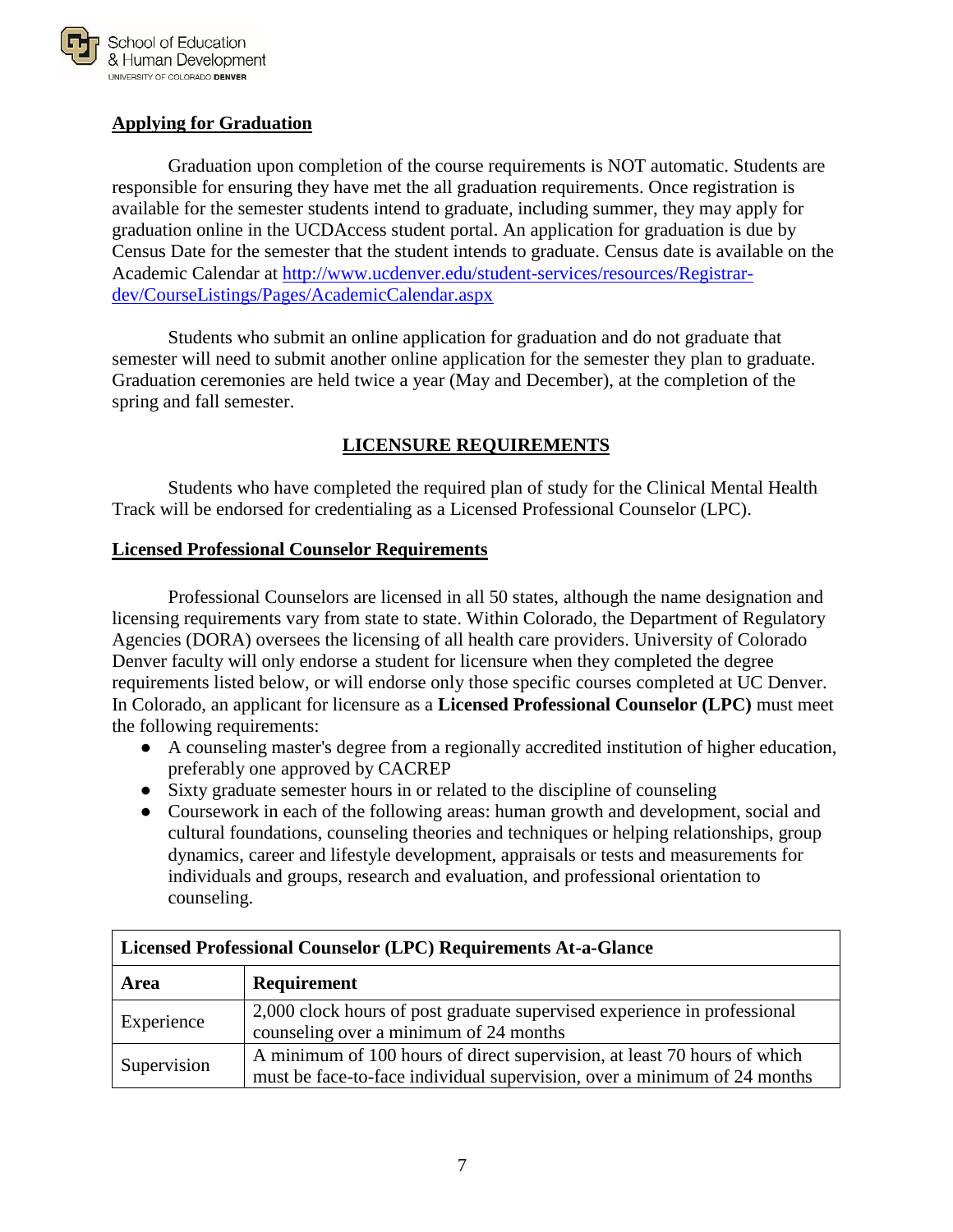

| Licensure     | National Counselor Exam (NCE,                                     |
|---------------|-------------------------------------------------------------------|
| Exam          | https://www.nbcc.org/Resources/Applicants/Students)               |
| Jurisprudence | Successful completion of the State of Colorado Jurisprudence Exam |

# <span id="page-9-0"></span>**CACREP 2016 STANDARDS FOR CLINICAL MENTAL HEALTH COUNSELING**

Students who are preparing to specialize as clinical mental health counselors will demonstrate the knowledge and skills necessary to address a wide variety of circumstances within the context of clinical mental health counseling. Counselor education programs with a specialty area in clinical mental health counseling must document where each of the lettered standards listed below is covered in the curriculum.

## 1. FOUNDATIONS

- 1. history and development of clinical mental health counseling
- 2. theories and models related to clinical mental health counseling
- 3. principles, models, and documentation formats of biopsychosocial case conceptualization and treatment planning
- 4. neurobiological and medical foundation and etiology of addiction and cooccurring disorders
- 5. psychological tests and assessments specific to clinical mental health counseling

## 2. CONTEXTUAL DIMENSIONS

- 1. roles and settings of clinical mental health counselors
- 2. etiology, nomenclature, treatment, referral, and prevention of mental and emotional disorders
- 3. mental health service delivery modalities within the continuum of care, such as inpatient, outpatient, partial treatment and aftercare, and the mental health counseling services networks
- 4. diagnostic process, including differential diagnosis and the use of current diagnostic classification systems, including the *Diagnostic and Statistical Manual of Mental Disorders* (*DSM*) and the *International Classification of Diseases (ICD)*
- 5. potential for substance use disorders to mimic and/or co-occur with a variety of neurological, medical, and psychological disorders
- 6. impact of crisis and trauma on individuals with mental health diagnoses
- 7. impact of biological and neurological mechanisms on mental health
- 8. classifications, indications, and contraindications of commonly prescribed psychopharmacological medications for appropriate medical referral and consultation
- 9. legislation and government policy relevant to clinical mental health counseling
- 10. cultural factors relevant to clinical mental health counseling
- 11. professional organizations, preparation standards, and credentials relevant to the practice of clinical mental health counseling
- 12. legal and ethical considerations specific to clinical mental health counseling
- 13. record keeping, third party reimbursement, and other practice and management issues in clinical mental health counseling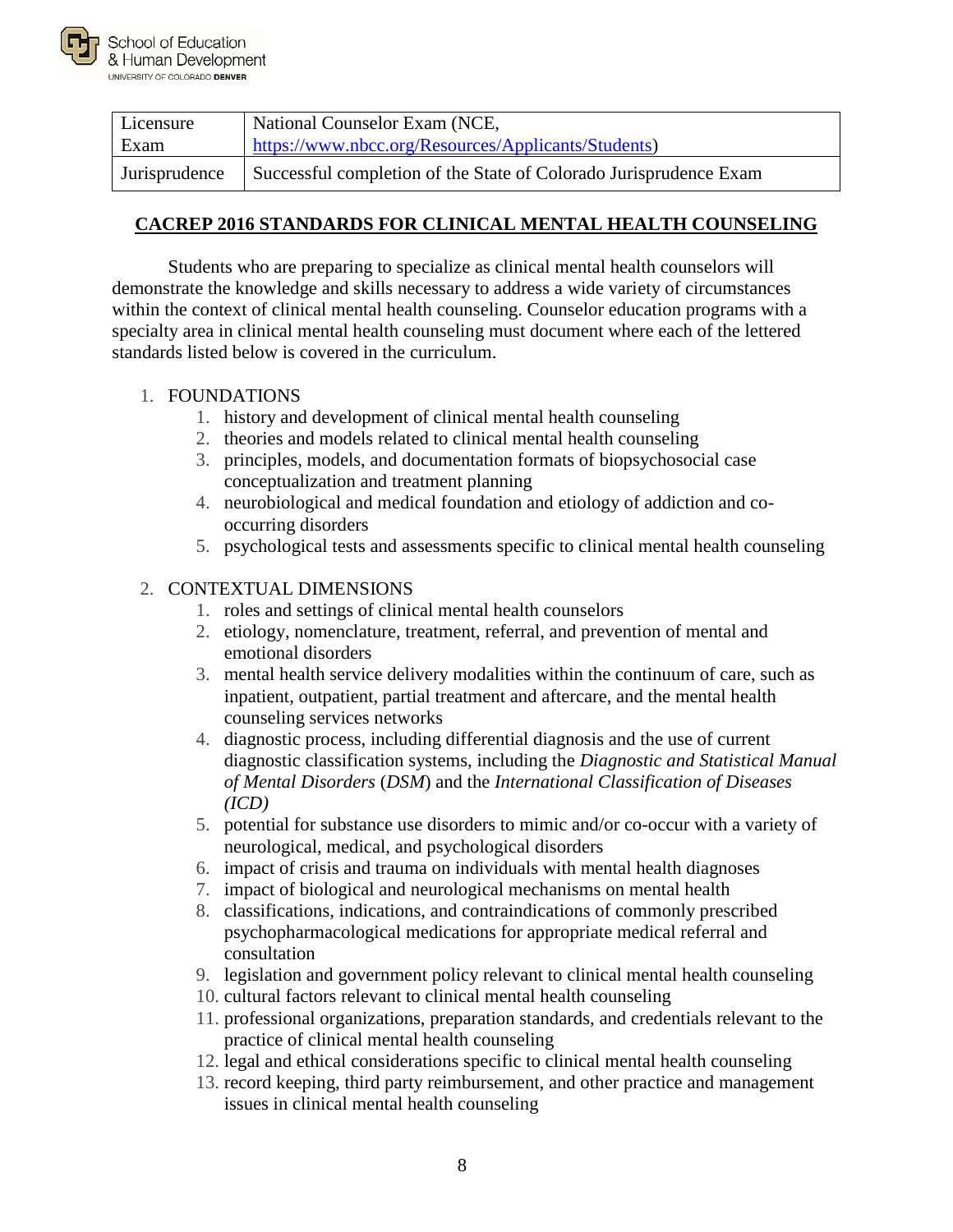

#### 3. PRACTICE

- 1. intake interview, mental status evaluation, biopsychosocial history, mental health history, and psychological assessment for treatment planning and caseload management
- 2. techniques and interventions for prevention and treatment of a broad range of mental health issues
- 3. strategies for interfacing with the legal system regarding court-referred clients
- 4. strategies for interfacing with integrated behavioral health care professionals
- 5. strategies to advocate for persons with mental health issues

## **CACREP 2016 CORE STANDARDS**

<span id="page-10-0"></span>Students who are preparing to work as professional counselors will demonstrate the professional knowledge, skills, and practices necessary to address a wide variety of circumstances within the Counseling context. Below are the common core curricular experiences outlined in Section II.F, for which programs must provide evidence that student learning has occurred in the following domains:

#### 1. PROFESSIONAL COUNSELING ORIENTATION AND ETHICAL PRACTICE

- a. history and philosophy of the counseling profession and its specialty areas
- b. the multiple professional roles and functions of counselors across specialty areas, and their relationships with human service and integrated behavioral health care systems, including interagency and interorganizational collaboration and consultation
- c. counselors' roles and responsibilities as members of interdisciplinary community outreach and emergency management response teams
- d. the role and process of the professional counselor advocating on behalf of the profession
- e. advocacy processes needed to address institutional and social barriers that impede access, equity, and success for clients
- f. professional counseling organizations, including membership benefits, activities, services to members, and current issues
- g. professional counseling credentialing, including certification, licensure, and accreditation practices and standards, and the effects of public policy on these issues
- h. current labor market information relevant to opportunities for practice within the counseling profession
- i. ethical standards of professional counseling organizations and credentialing bodies, and applications of ethical and legal considerations in professional counseling
- j. technology's impact on the counseling profession
- k. strategies for personal and professional self-evaluation and implications for practice
- l. self-care strategies appropriate to the counselor role
- m. the role of counseling supervision in the profession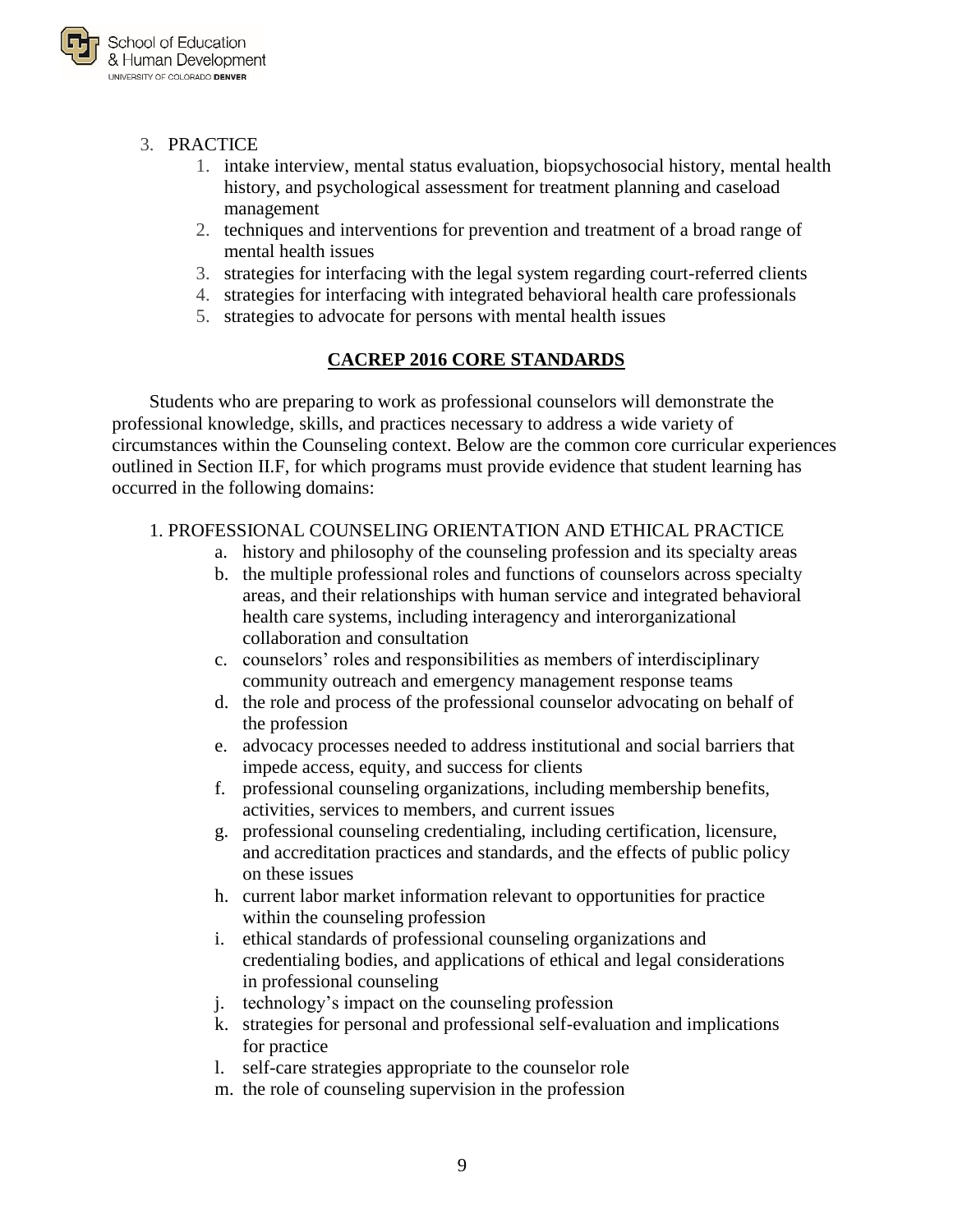

# 2. SOCIAL AND CULTURAL DIVERSITY

*Multicultural and pluralistic characteristics within and among diverse groups nationally and internationally*

- a. theories and models of multicultural counseling, cultural identity development, and social justice and advocacy
- b. multicultural counseling competencies
- c. the impact of heritage, attitudes, beliefs, understandings, and acculturative experiences on an individual's views of others
- d. the effects of power and privilege for counselors and clients
- e. help-seeking behaviors of diverse clients
- f. the impact of spiritual beliefs on clients' and counselors' worldviews
- g. strategies for identifying and eliminating barriers, prejudices, and processes of intentional and unintentional oppression and discrimination

#### 3. HUMAN GROWTH AND DEVELOPMENT

*Theories of individual and family development across the lifespan*

- a. theories of learning
- b. theories of normal and abnormal personality development
- c. theories and etiology of addictions and addictive behaviors
- d. biological, neurological, and physiological factors that affect human development, functioning, and behavior
- e. systemic and environmental factors that affect human development, functioning, and behavior
- f. effects of crisis, disasters, and trauma on diverse individuals across the lifespan
- g. a general framework for understanding differing abilities and strategies for differentiated interventions
- h. ethical and culturally relevant strategies for promoting resilience and optimum development and wellness across the lifespan

#### 4. CAREER DEVELOPMENT

*Theories and models of career development, counseling, and decision making*

- a. approaches for conceptualizing the interrelationships among and between work, mental well-being, relationships, and other life roles and factors
- b. processes for identifying and using career, avocational, educational, occupational and labor market information resources, technology, and information systems
- c. approaches for assessing the conditions of the work environment on clients' life experiences
- d. strategies for assessing abilities, interests, values, personality and other factors that contribute to career development
- e. strategies for career development program planning, organization, implementation, administration, and evaluation
- f. strategies for advocating for diverse clients' career and educational development and employment opportunities in a global economy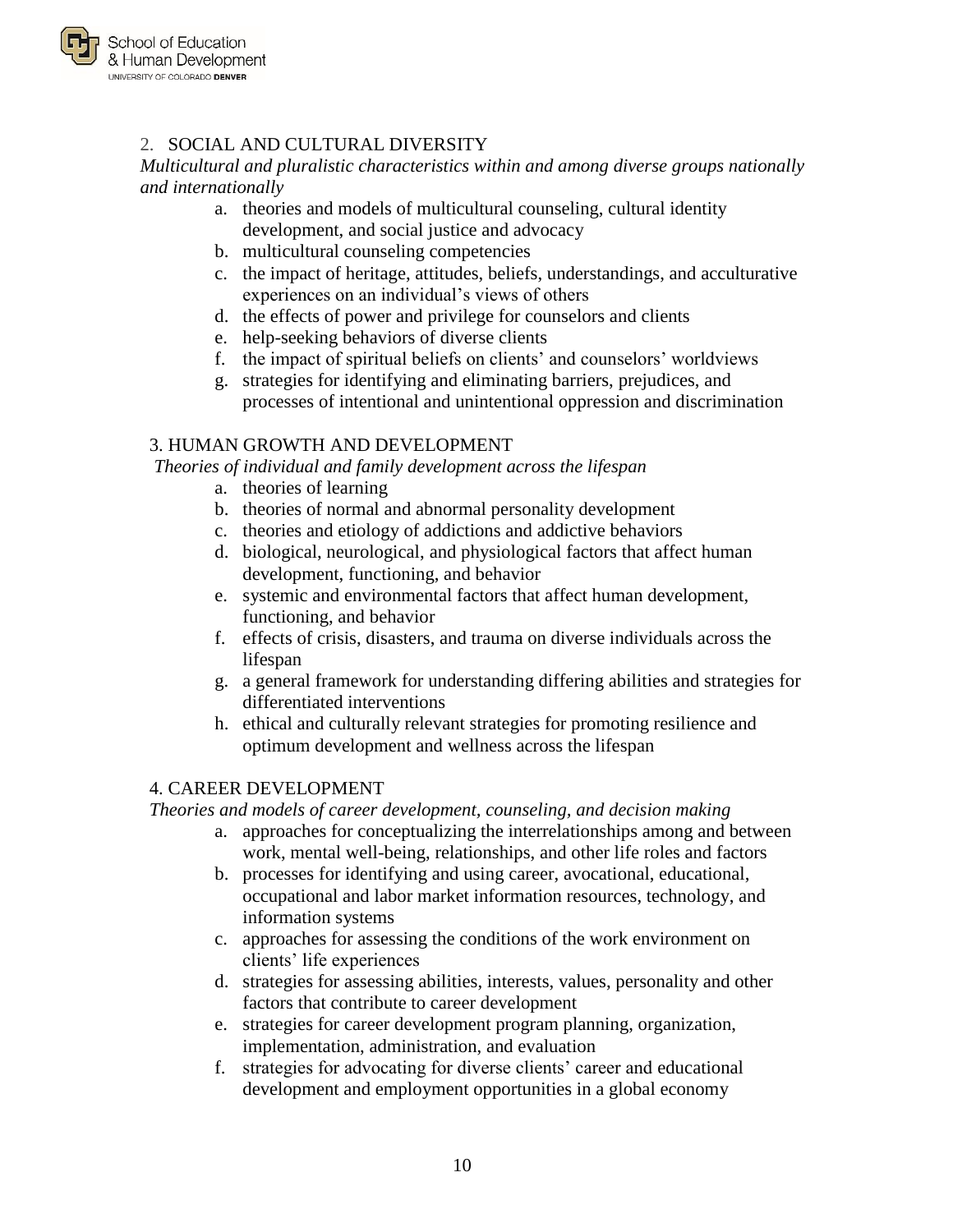

- g. strategies for facilitating client skill development for career, educational, and life-work planning and management
- h. methods of identifying and using assessment tools and techniques relevant to career planning and decision making
- i. ethical and culturally relevant strategies for addressing career development

# 5. COUNSELING AND HELPING RELATIONSHIPS

#### *Theories and models of counseling*

- a. a systems approach to conceptualizing clients
- b. theories, models, and strategies for understanding and practicing consultation
- c. ethical and culturally relevant strategies for establishing and maintaining in-person and technology-assisted relationships
- d. the impact of technology on the counseling process
- e. counselor characteristics and behaviors that influence the counseling process
- f. essential interviewing, counseling, and case conceptualization skills
- g. developmentally relevant counseling treatment or intervention plans
- h. development of measurable outcomes for clients
- i. evidence-based counseling strategies and techniques for prevention and intervention
- j. strategies to promote client understanding of and access to a variety of community-based resources
- k. suicide prevention models and strategies
- l. crisis intervention, trauma-informed, and community-based strategies, such as Psychological First Aid
- m. processes for aiding students in developing a personal model of counseling

## 6. GROUP COUNSELING AND GROUP WORK

*Theoretical foundations of group counseling and group work*

- a. dynamics associated with group process and development
- b. therapeutic factors and how they contribute to group effectiveness
- c. characteristics and functions of effective group leaders
- d. approaches to group formation, including recruiting, screening, and selecting members
- e. types of groups and other considerations that affect conducting groups in varied settings
- f. ethical and culturally relevant strategies for designing and facilitating groups
- g. direct experiences in which students participate as group members in a small group activity, approved by the program, for a minimum of 10 clock hours over the course of one academic term

## 7. ASSESSMENT AND TESTING

*Historical perspectives concerning the nature and meaning of assessment and testing in counseling*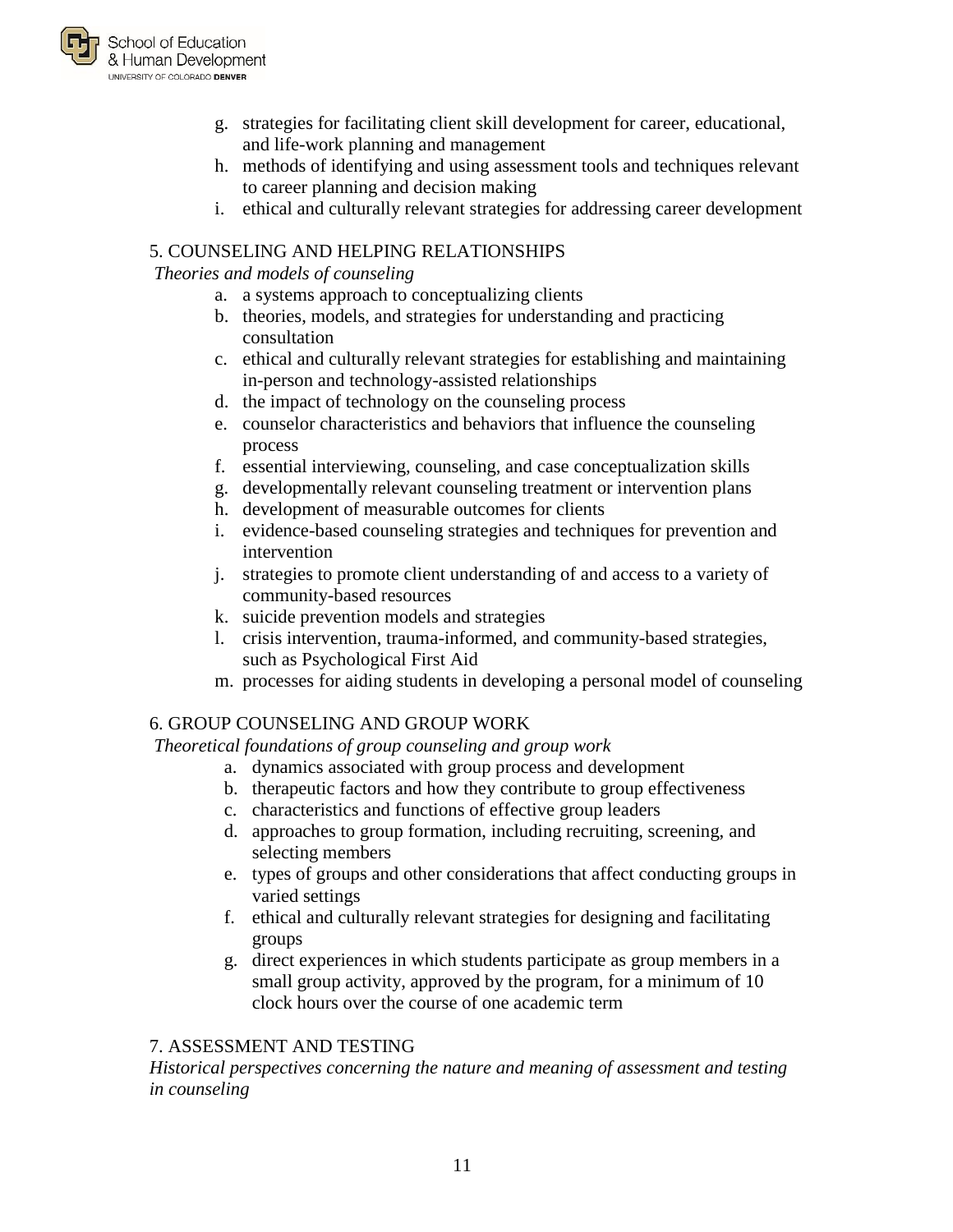

- a. methods of effectively preparing for and conducting initial assessment meetings
- b. procedures for assessing risk of aggression or danger to others, selfinflicted harm, or suicide
- c. procedures for identifying trauma and abuse and for reporting abuse
- d. use of assessments for diagnostic and intervention planning purposes
- e. basic concepts of standardized and non-standardized testing, normreferenced and criterion-referenced assessments, and group and individual assessments
- f. statistical concepts, including scales of measurement, measures of central tendency, indices of variability, shapes and types of distributions, and correlations
- g. reliability and validity in the use of assessments
- h. use of assessments relevant to academic/educational, career, personal, and social development
- i. use of environmental assessments and systematic behavioral observations
- j. use of symptom checklists, and personality and psychological testing
- k. use of assessment results to diagnose developmental, behavioral, and mental disorders
- l. ethical and culturally relevant strategies for selecting, administering, and interpreting assessment and test results

# 8. RESEARCH AND PROGRAM EVALUATION

*The importance of research in advancing the counseling profession, including how to critique research to inform counseling practice*

- a. identification of evidence-based counseling practices
- b. needs assessments
- c. development of outcome measures for counseling programs
- d. evaluation of counseling interventions and programs
- e. qualitative, quantitative, and mixed research methods
- f. designs used in research and program evaluation
- g. statistical methods used in conducting research and program evaluation
- h. analysis and use of data in counseling
- I. ethical and culturally relevant strategies for conducting, interpreting, and reporting the results of research and/or program evaluation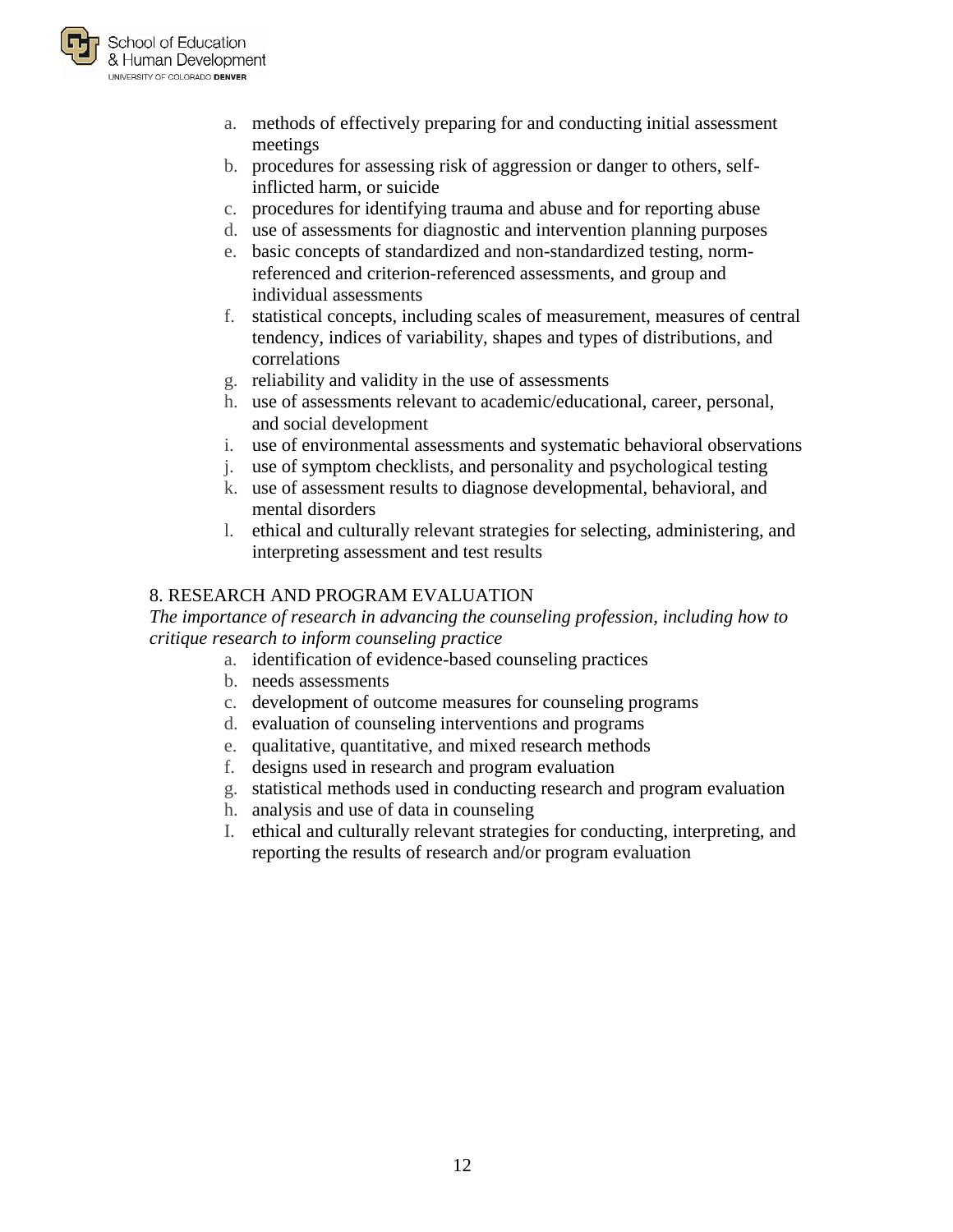

## **APPENDIX A: MASTER'S THESIS GUIDELINES**

<span id="page-14-0"></span>In lieu of taking a comprehensive examination, students may write a thesis as the culminating exercise of their program of study.

# **Minimum eligibility requirements include:**

- Successful completion of all core courses; consultation with thesis advisor should begin as soon as student is considering the thesis option
- Demonstrated ability to pursue research work, as evidenced by research papers developed in other Counseling/Therapy Program coursework.
- Preliminary identification in discussion with student's faculty mentor of a thesis topic or area of interest
- Agreement from two Counseling/Therapy faculty members to serve on the thesis committee; the third required member can be another Counseling/Therapy faculty member as well, or the third member can be an outside member (see below for requirements regarding outside members)

# **Thesis Process for Master of Arts in Counseling Students**

Eligible students will be expected to follow a prescribed process in completing the requirements of the thesis. An overview of the process is provided below.

- 1. **Consultation with Thesis/Faculty Advisor**: When students are thinking about writing a thesis, they should contact their faculty advisor or another faculty member to establish whether or not the eligibility criteria are satisfied (see eligibility above) and to determine whether or not a thesis fits within the student's overall academic program. The student should select a thesis advisor who is knowledgeable about the research topic. The thesis advisor must be a full-time member of the Counseling/Therapy faculty. The student should be sure that the thesis advisor is interested in the topic, has time available, and is willing to assume advisor responsibilities. The thesis advisor will serve as Chairperson of the Thesis Committee. The following should be discussed:
	- a. Possible research topic
	- b. Approach to studying the research topic
	- c. Time frame for completion
	- d. Possible committee members
- 2. **Selection of Thesis Committee**: The Thesis Committee must have three members: thesis advisor, a second member, and a third member. The thesis advisor must be a full-time member of the Counseling/Therapy faculty; the second committee member may hold adjunct faculty status, and the third committee member may be a faculty member of another department, school, or college at the University, at another University or a professional or community member with expertise related to the thesis. The purposes of the Thesis Committee is to:
	- a. Assist the student in completion of the thesis proposal
	- b. Formally approve the thesis proposal
	- c. Assist the student in implementing the thesis plan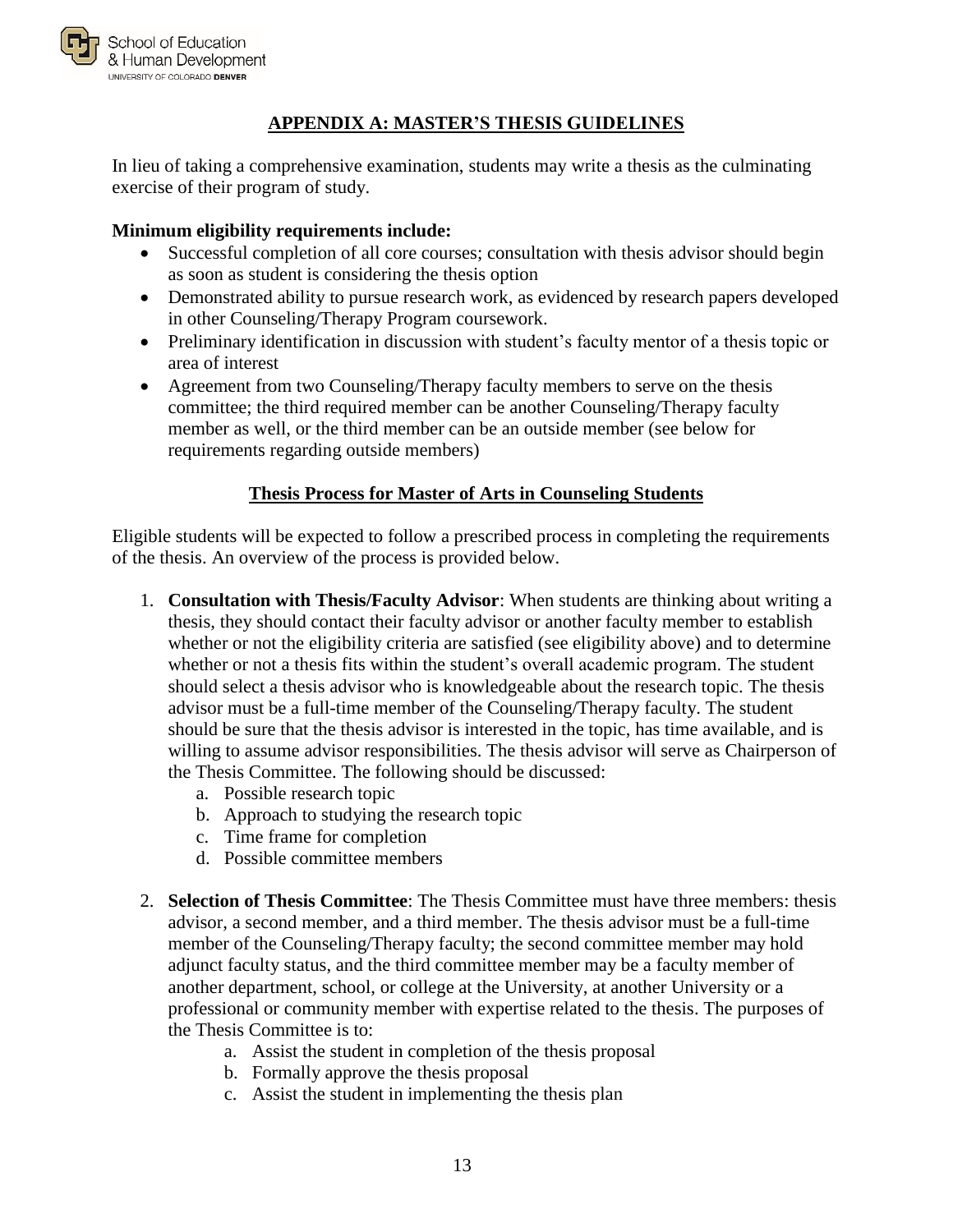

- d. Review drafts of the thesis; and
- e. Approve the final copy of the thesis
- 3. **Development of Thesis Proposal**: After identifying a research topic, the student must prepare a thesis proposal. All sections of the proposal should comply with **APA format** & contain the following:
	- a. Concise statement of the problem area to be investigated
	- b. Statement of the purpose of the thesis as well as the research hypothesis or question/s,  $\&$  a statement of the thesis' significance
	- c. The proposal should include three chapters: (1) Rationale and overview; (2) Literature review; and (3) Methodology
	- d. All sections must comply with APA format
	- e. Brief discussion of the most important contributing resources, i.e., books, journals, etc.
	- f. Discussion and justification of the methodology to be employed, including data sources
	- g. Outline of the organization of the thesis; and
	- h. Timetable for completion
- 4. **Approval of Thesis Proposal:** Committee approval of the thesis proposal is obtained through an oral presentation of the proposal in collaboration and consultation with the Thesis Committee. If applicable, the Colorado Multiple Institutional Review Board (COMIRB) approval process will be initiated after the Thesis Committee has approved the thesis proposal.
- 5. **Registration for COUN 6950 Master's Thesis:** Students completing a thesis must register for four (4) semester hours of thesis credits. **This requirement is in addition to the 63 credits required for the degree.**
- 6. **Conduct of Research**: Research and data collection/analysis may begin only after COMIRB approval has been secured.
- 7. **Preparation of Thesis Draft and final Thesis copy (in compliance with APA format)**: With guidance from the Committee, the student prepares a thesis draft in accordance with the timetable. The student should expect that several drafts will typically be required before the Thesis Committee provides formal approval of thesis and final thesis oral defense process. Overall page length of the final thesis will be expected to be 60-100 pages; in addition to the original three chapters developed for the thesis proposal, the final thesis documents will include additional chapters  $(4 \& 5)$  that will describe the project/study, the outcomes/results, the analysis, discussion, implications, and conclusions. Relevant appendices may also be part of the final master's thesis.

Students completing the Master's thesis are also required to adhere the thesis guidelines, dates, and deadlines set for students in the School of Education & Human Development, as described at [https://education.ucdenver.edu/academic-services/student-resources/master's-thesis.](https://education.ucdenver.edu/academic-services/student-resources/master)